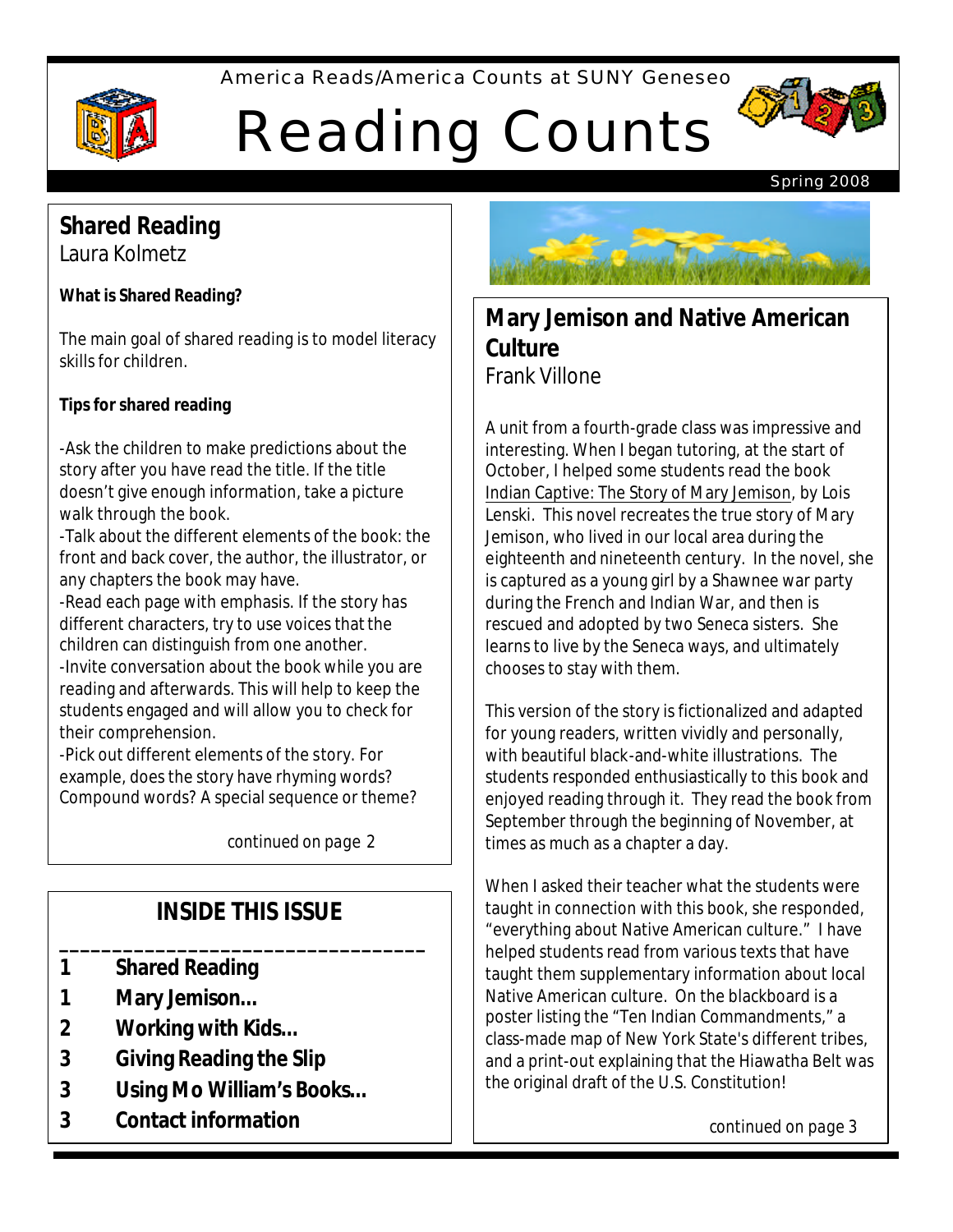#### *Shared Reading*

*continued from page 1*

Remember, during shared reading you are modeling! Here are some key skills you should try to model while reading:

 $\overline{\phantom{a}}$ 

 $\overline{\phantom{a}}$ 

-Tracking print from left to right

- Making predictions

-Learning to enjoy reading with a high level of adult guidance

-Building a sense of story

-Expanding on vocabulary

-Noticing different concepts about print (ex. Letter spacing, punctuation, capital v. lower case letters) -to notice sequence events of a story

-to build a sense of story and focus on story elements (setting, plot, beginning, middle, and end.)

For Shared Reading, it is always a good idea to use books that are predictable so students can join you. Some types of predictable book rhyme, repeat a phrase, have questions with answers, patterns, or familiar sequences.

- v Book with Familiar Sequences: Carle, Eric. *Today Is Monday.* Sendak, Maurice. *Chicken Soup With Rice.*
- ❖ Books with Patterns Banks, Kate. *A Most Unusual Lunch* Dunbar, Joyce. *Four Fierce Kittens.* Maris, Ron. *I Wish I Could Fly* Wing, Natasha. *Hippity Hop, Frog on Top.*
- $\div$  Books with Repetitive Phrases Brown, Margaret Wise. *Goodnight Moon* Guarino, Deborah. *Is Your Mama a Llama?* King, Bob. *Stop, Thief!* Martin, Bill. *Brown Bear, Brown Bear.*
- ❖ Rhyming Stories Jaques, F. *There Once Was a Puffin.* Punnet, Dick. *Our Brat Cat*. Wood, Audrey. *Silly Sally.*





## **Working with Kids Who Don't Want to Learn Math** Rebecca Regetz

I'm sure we've all been there—being asked the question "why do I have to know this?" However, being in a sixth grade math classroom that was studying for the state math test, it seemed like I was hearing it every day. I heard it so often I was starting to wonder how I was going to teach these students if they were going to fight me the whole time. So, I started a little experiment, and these are the "tricks" I found worked the best when working with upper elementary math students:

- Allow students to use the big white board in the front of the room to do their work if possible. This allows them to feel important, there's a lot of cool colors up there, and they can write big (and some of them have taken the whole board to do one problem).
- Draw pictures! When ever possible, draw a representation for the problem. Even if it's a little "dude" for a word problem talking about mowing lawns, draw him. It makes it so that the math is fun, not just reading the problem, finding the numbers, and going through the motions.
- Be funny! Tell them little jokes about the problem—make up little side stories about the problem if its not a word problem to begin with and make it humorous.
- Keep the students relaxed and in a positive mood. They're going to fight the work, so stick to the problem, but don't get mad, lose your temper or give up teaching them. They will eventually come around and enjoy working with you.